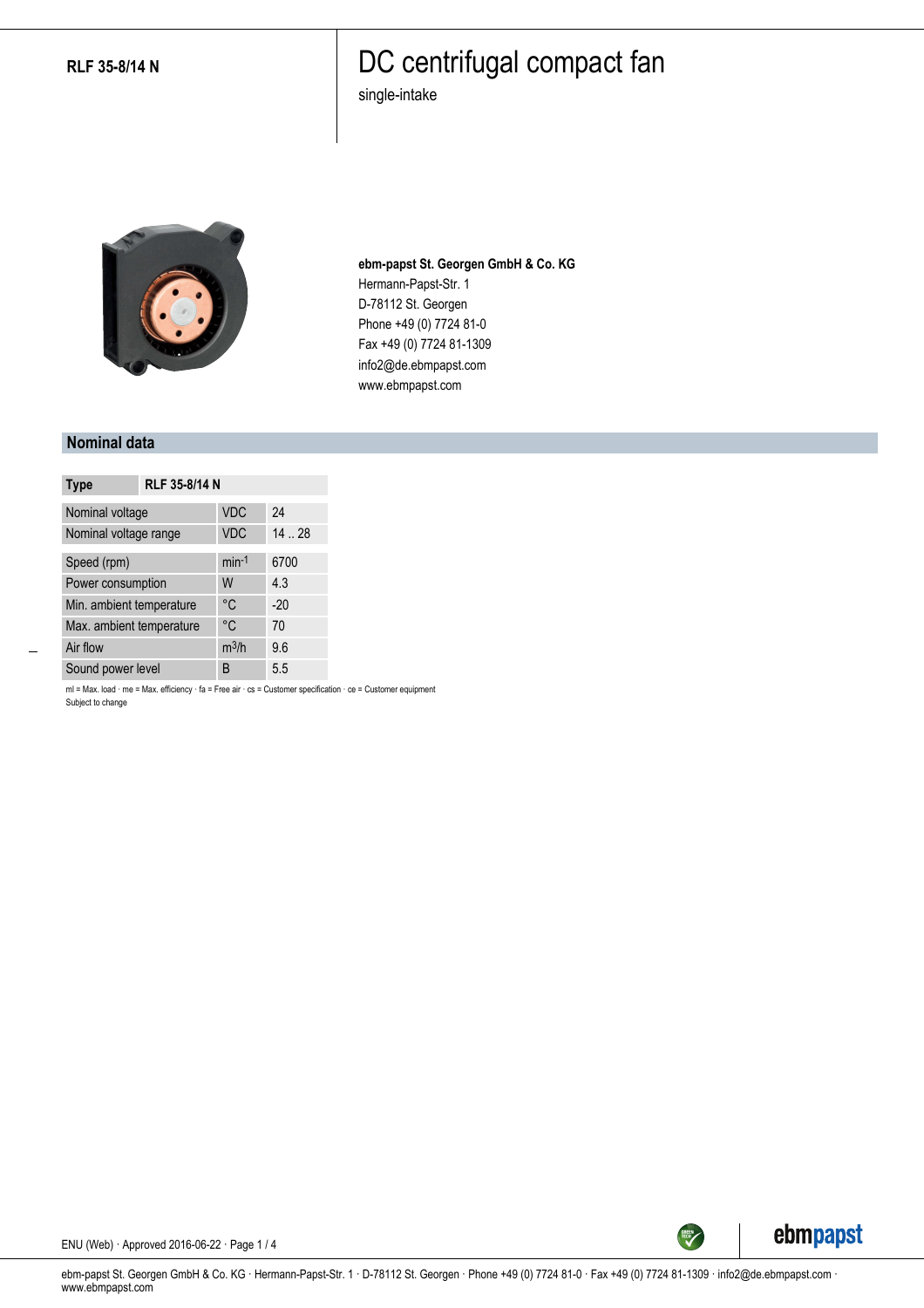# DC centrifugal compact fan

single-intake

### **Technical description**

| <b>General description</b>  | Forward-curved impeller                                |
|-----------------------------|--------------------------------------------------------|
| Weight                      | $0.04$ kg                                              |
| <b>Dimensions</b>           | 51 x 51 x 15 mm                                        |
| Impeller material           | Glass-fiber reinforced plastic                         |
| <b>Housing material</b>     | Scroll housing made of glass-fiber reinforced plastic. |
| <b>Airflow direction</b>    | Axial intake, radial discharge from outlet.            |
| <b>Storage</b>              | <b>Ball bearing</b>                                    |
| Service life L10 at 40 °C   | 60000 h                                                |
| Service life L10 at maximum | 30000 h                                                |
| temperature                 |                                                        |
| Cable                       | With leads AWG 26, TR 64                               |
| <b>Motor protection</b>     | Protection against reverse polarity and blocked rotor. |
| Locked-rotor protection     | Electronic locked-rotor protection                     |
| Approval                    | CF                                                     |



ENU (Web) · Approved 2016-06-22 · Page 2 / 4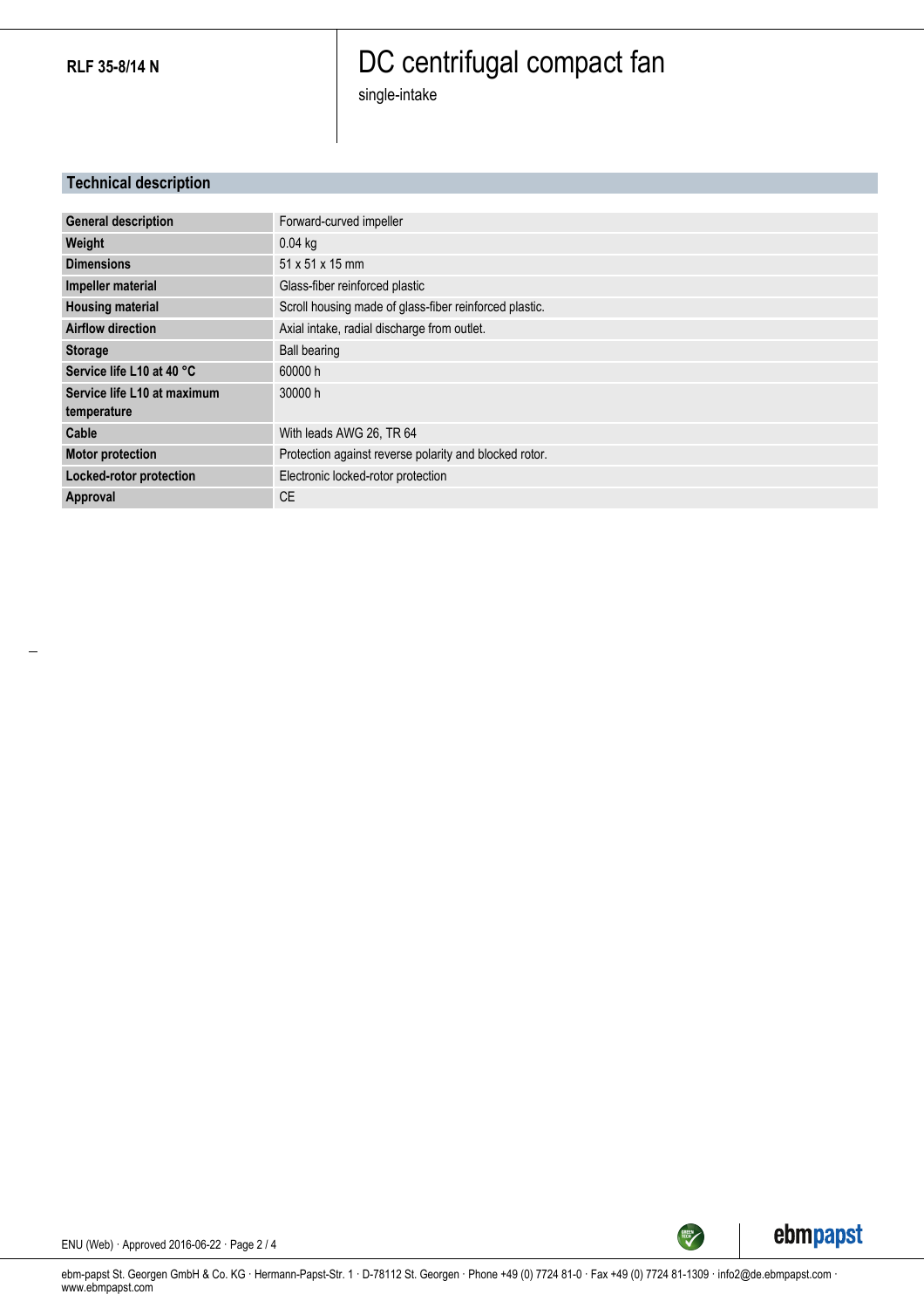# DC centrifugal compact fan

single-intake

### **Product drawing**





ENU (Web) · Approved 2016-06-22 · Page 3 / 4

ebm-papst St. Georgen GmbH & Co. KG · Hermann-Papst-Str. 1 · D-78112 St. Georgen · Phone +49 (0) 7724 81-0 · Fax +49 (0) 7724 81-1309 · info2@de.ebmpapst.com · www.ebmpapst.com